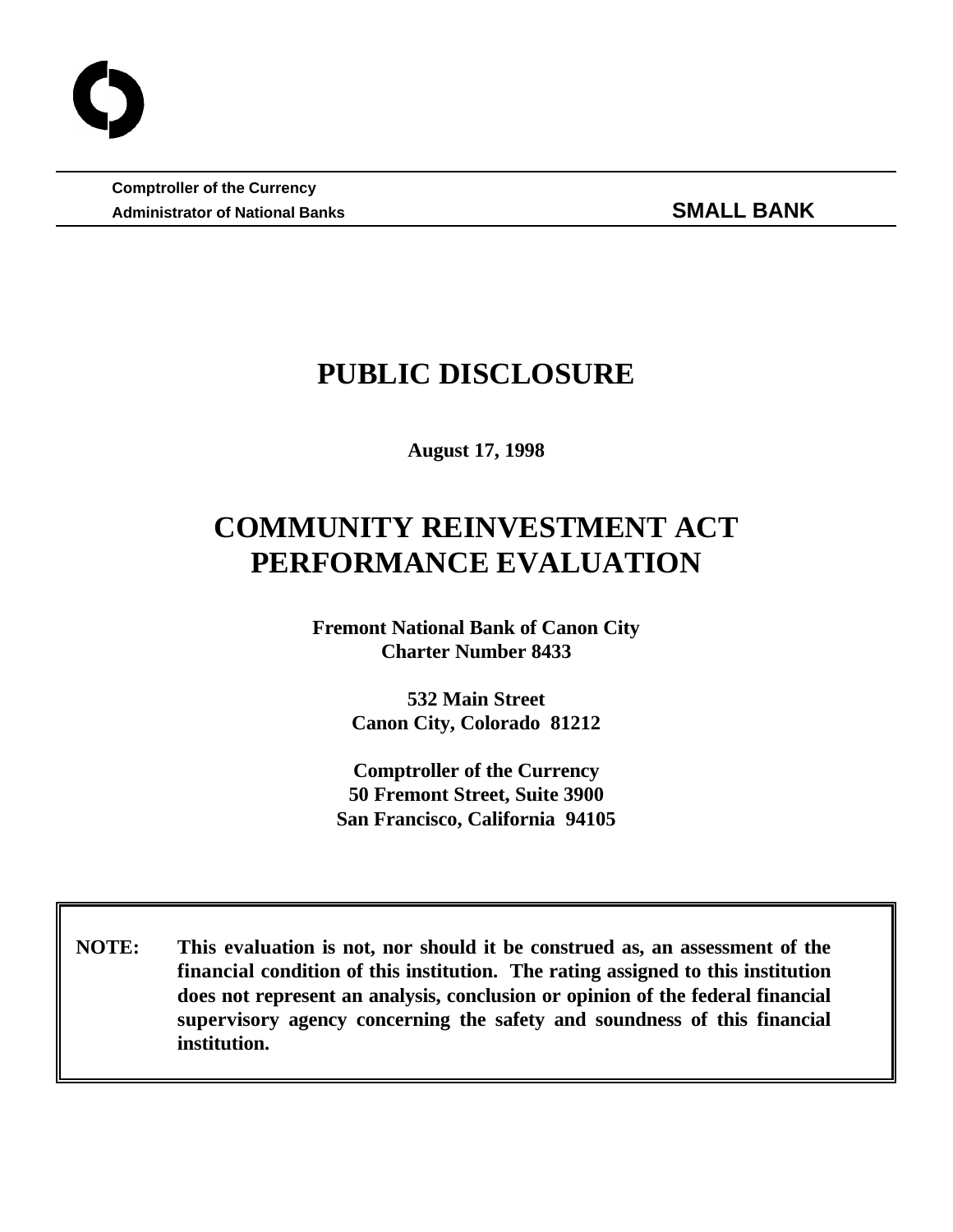## **GENERAL INFORMATION**

*The Community Reinvestment Act (CRA) requires each federal financial supervisory agency to use its authority when examining financial institutions subject to its supervision, to assess the institution's record of meeting the credit needs of its entire community, including low- and moderateincome neighborhoods, consistent with safe and sound operation of the institution. Upon conclusion of such examination, the agency must prepare a written evaluation of the institution's record of meeting the credit needs of its community.* 

*This document is an evaluation of the Community Reinvestment Act (CRA) performance of Fremont National Bank of Canon City prepared by the Office of the Comptroller of the Currency, the institution's supervisory agency, as of August 17, 1998. The agency rates the CRA performance of an institution consistent with the provisions set forth in Appendix A to 12 CFR Part 25.*

## **INSTITUTION'S CRA RATING:** This institution is rated **"Satisfactory."**

Fremont National Bank of Canon City's (bank's) record of meeting the credit needs of its community is satisfactory. A substantial majority of the bank's loans are originated in its assessment area. The bank lends to borrowers of all income levels and to businesses of different sizes. The geographic distribution of loans made within the assessment area is reasonable. The bank's loan-to-deposit ratio is consistent with other local banks.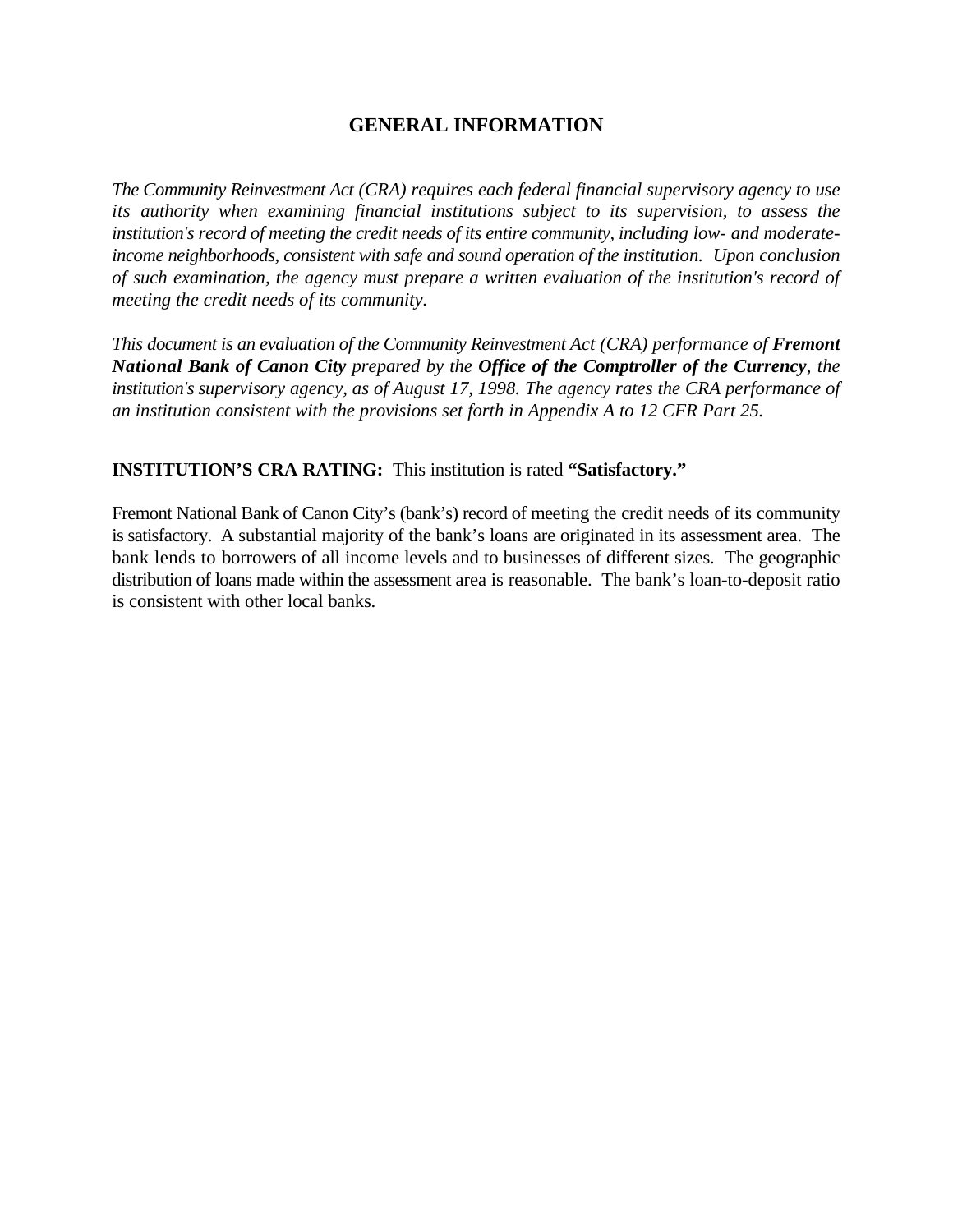#### **DESCRIPTION OF INSTITUTION:**

The bank is a \$104 million community bank. The main office is situated in Canon City, Colorado, in the Arkansas River valley 36 miles west of Pueblo. The bank operates two branches. One branch is located on the eastern edge of Canon City, and the second branch is located in Penrose, 11 miles east of Canon City. Both Canon City offices are located in moderate income Block Numbering Areas (BNAs). Each of the banking offices have automated teller machines (ATMs) on-site that take deposits. The bank also has cash dispensing ATMs in Florence (9 miles southeast of Canon City) and Westcliffe (51 miles southwest of Canon City).

The bank faces competition from five banks, one savings and loan, and three credit unions in Fremont County. Two of the banks have main offices in Canon City and one has its main office in Florence. Fremont National Bank of Canon City is the largest local bank. The bank also competes with Colorado Springs and Pueblo financial institutions in the eastern portion of its assessment area.

The bank received a "Satisfactory" rating at its August 31, 1995, CRA evaluation.

The bank offers a full range of credit products to consumer, commercial, and agricultural customers. As shown below, the bank's primary credit focus is commercial and residential real estate lending.

| <b>LOAN PORTFOLIO COMPOSITION</b> |                              |  |  |  |
|-----------------------------------|------------------------------|--|--|--|
| <b>LOAN TYPE</b>                  | PERCENTAGE OF LOAN PORTFOLIO |  |  |  |
| Residential Real Estate           | 31.3                         |  |  |  |
| <b>Commercial Real Estate</b>     | 26.6                         |  |  |  |
| Construction/Land                 | 14.6                         |  |  |  |
| Commercial                        | 15.3                         |  |  |  |
| Agricultural                      | 5.0                          |  |  |  |
| Consumer                          | 6.1                          |  |  |  |
| Lease Financing                   | 1.1                          |  |  |  |
| Total                             | 100.0                        |  |  |  |

## **DESCRIPTION OF ASSESSMENT AREA:**

The bank has designated Fremont County as its assessment area. The assessment area includes 10 BNAs. Based on the 1990 U.S. Census, five BNAs are designated middle income and four BNAs are designated moderate income. One BNA does not have an income designation since it consists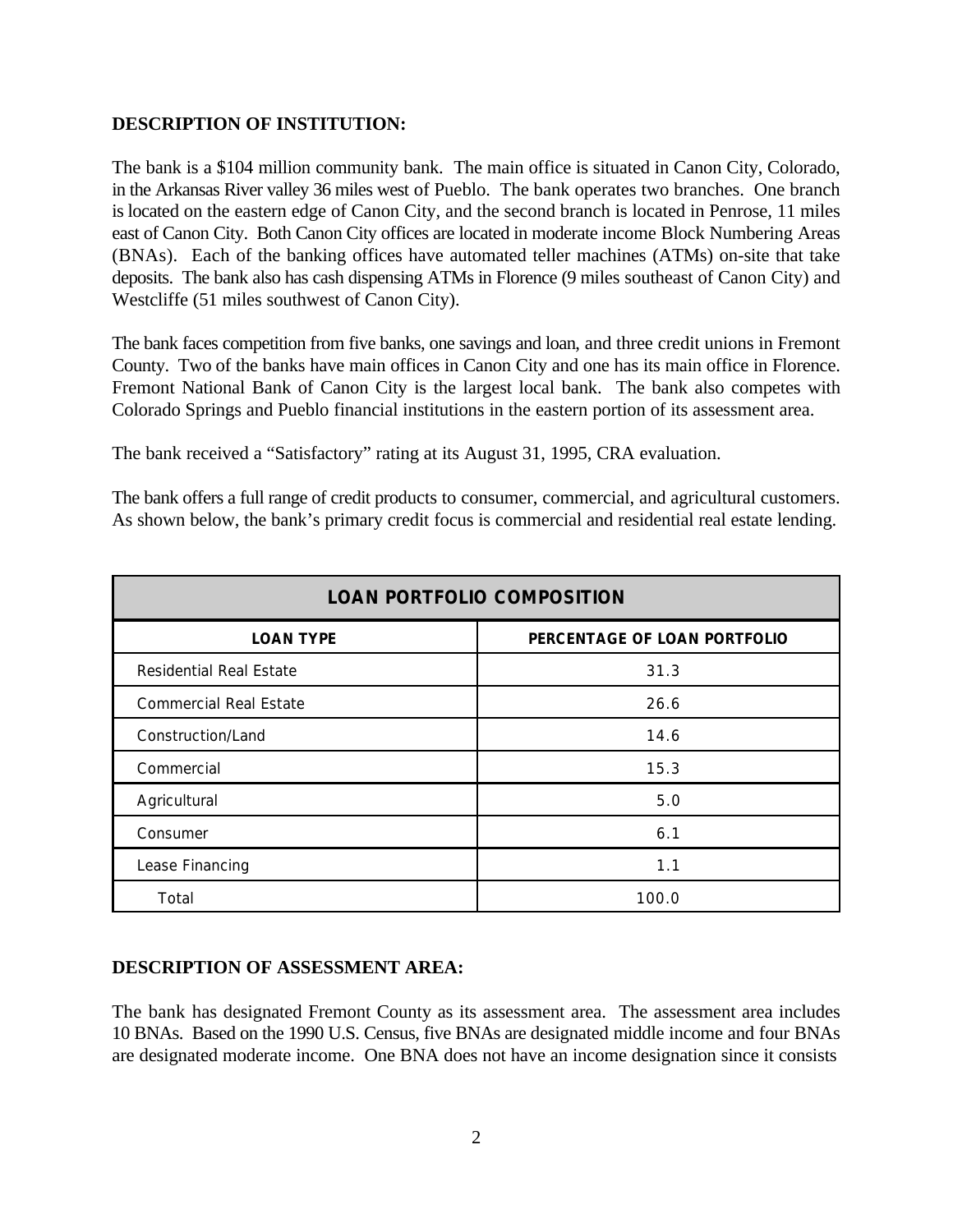entirely of the State of Colorado Territorial Prison. The assessment area does not contain any lowor upper-income BNAs.

Fremont County has a population of 32,000, with most of the population located in the eastern portion. Canon City and Florence are the largest towns in the county. State and federal prison systems are the largest employers in the area. Fremont County is home to nine state prisons, four federal prisons, and a county correctional facility. Approximately 30% of all prison employees reside in Fremont County. The remaining 70% commute from the Pueblo and Colorado Springs areas. Tourism is the county's second largest industry, coming primarily from the Royal Gorge and the Arkansas River.

We met with a local community organization that indicated the primary credit needs in the area are affordable housing and small business financing. The organization noted that local banks are meeting these credit needs.

## **CONCLUSIONS WITH RESPECT TO PERFORMANCE CRITERIA:**

#### **Loan-to-Deposit Ratio**

The bank's loan-to-deposit ratio is reasonable given its size, financial condition, and operating environment. The average loan-to-deposit ratio for the eight quarters ended March 31, 1998, is 65.9%. This is comparable with the 69.4% average loan-to-deposit ratio over the same period for three similarly situated local banks. The bank also originates and sells residential mortgages which are not included in the loan-to-deposit ratio. The bank originated and sold 26 residential mortgage loans totaling \$2.2 million in the first six months of 1998.

#### **Lending in the Assessment Area**

The bank originates a substantial majority of its loans within its assessment area. A review of all loans made in the first six months of 1998 shows that 87.2% were made to borrowers located within the bank's assessment area.

#### **Geographic Distribution of Loans Within the Assessment Area**

The geographic distribution of loans reflects a reasonable dispersion throughout the assessment area. The bank has made loans in all BNAs within the assessment area with the exception of the BNA containing the State of Colorado Territorial Prison. As shown in the following table, 43.1% of the population lives in moderate-income BNAs. Between January 1, 1998, and June 30, 1998, the bank originated 45.3% of its loans to borrowers in these moderate-income BNAs.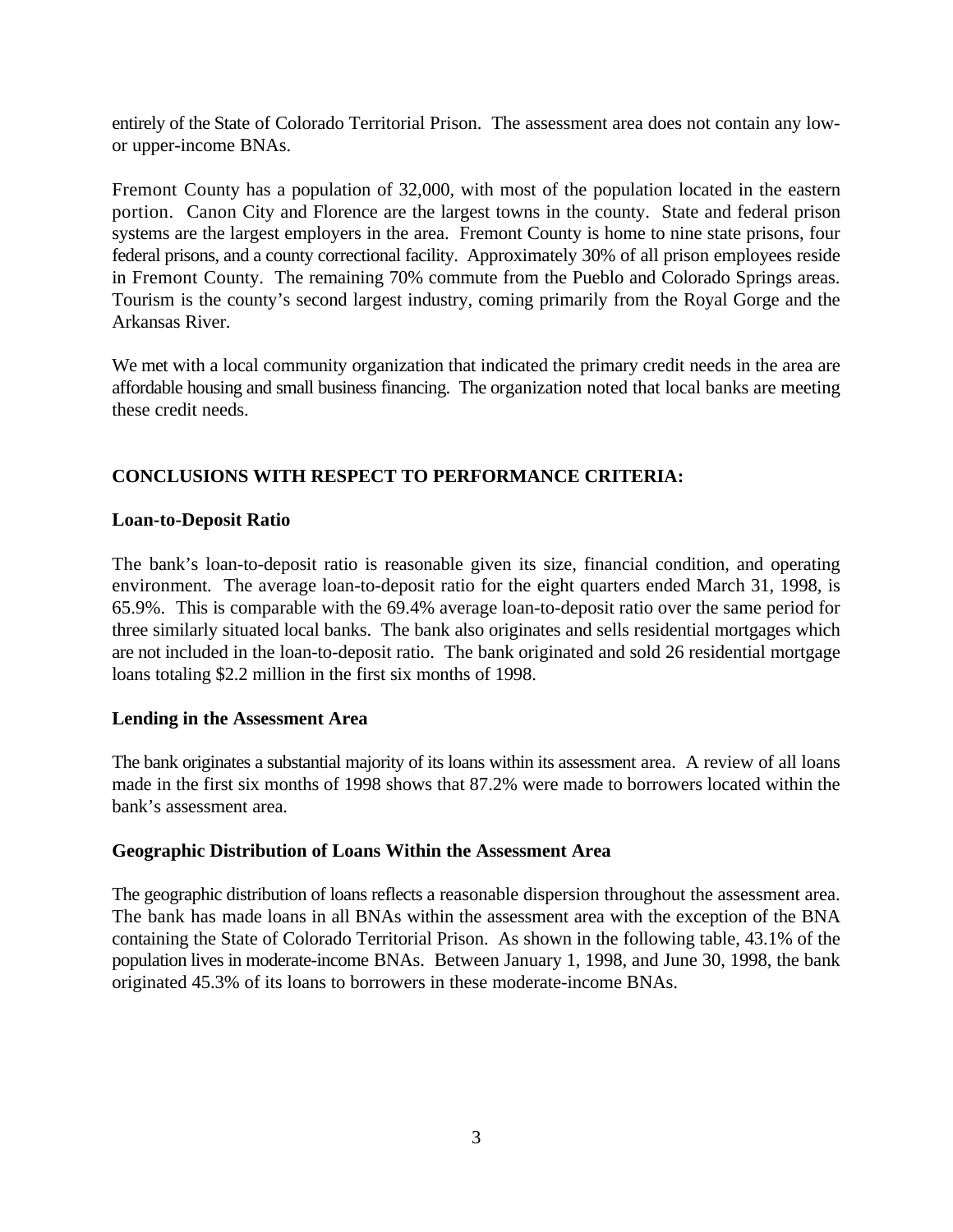| <b>GEOGRAPHIC DISTRIBUTION OF LOANS IN ASSESSMENT AREA</b> |                                    |                                                    |                                         |                                                     |                                    |  |  |  |
|------------------------------------------------------------|------------------------------------|----------------------------------------------------|-----------------------------------------|-----------------------------------------------------|------------------------------------|--|--|--|
| <b>BNA Income</b><br>Designation*                          | <b>Number</b><br>Οf<br><b>BNAs</b> | <b>BNA</b><br>Population by<br><b>Income Level</b> | Percentage of<br>Population in<br>BNAs* | Percentage of<br><b>Loans Originated</b><br>in BNAs | <b>Total Loans</b><br>Originated** |  |  |  |
| Low Income                                                 | Ω                                  | $\Omega$                                           | 0.0                                     | 0.0                                                 |                                    |  |  |  |
| Moderate Income                                            | 4                                  | 13,925                                             | 43.2                                    | 45.3                                                | 235                                |  |  |  |
| Middle Income                                              | 5                                  | 17,639                                             | 54.7                                    | 54.7                                                | 284                                |  |  |  |
| Upper Income                                               | 0                                  | 0                                                  | 0.0                                     | 0.0                                                 | Ω                                  |  |  |  |
| Not Applicable***                                          |                                    | 709                                                | 2.1                                     | 0.0                                                 | റ                                  |  |  |  |
| <b>Totals</b>                                              | 10                                 | 32,273                                             | 100.0                                   | 100.0                                               | 519                                |  |  |  |

\*Based on demographic data from the 1990 U.S. Census.

\*\*Based on loans originated in the assessment area between January 1, 1998, and June 30,1998.

\*\*\*BNA number 9787 is the State of Colorado Territorial Prison.

#### **Lending to Borrowers of Different Income Levels and Businesses of Different Sizes**

The bank lends to businesses and farms of different sizes and to individuals of all income levels.

#### *Businesses and Farms of Different Sizes*

The following table demonstrates that the bank is helping to meet the small business and small farm credit needs of its community. Our sample of commercial and agricultural loans from the second quarter of 1998 shows that 84.2% were to businesses and farms meeting the small business/farm definition. Based on 1990 U.S. Census data, 82.4% of businesses and farms in the assessment area meet this definition. A further breakdown of these loans by annual revenue shows that 65.8% were made to businesses and farms with annual revenues of less than \$250,000.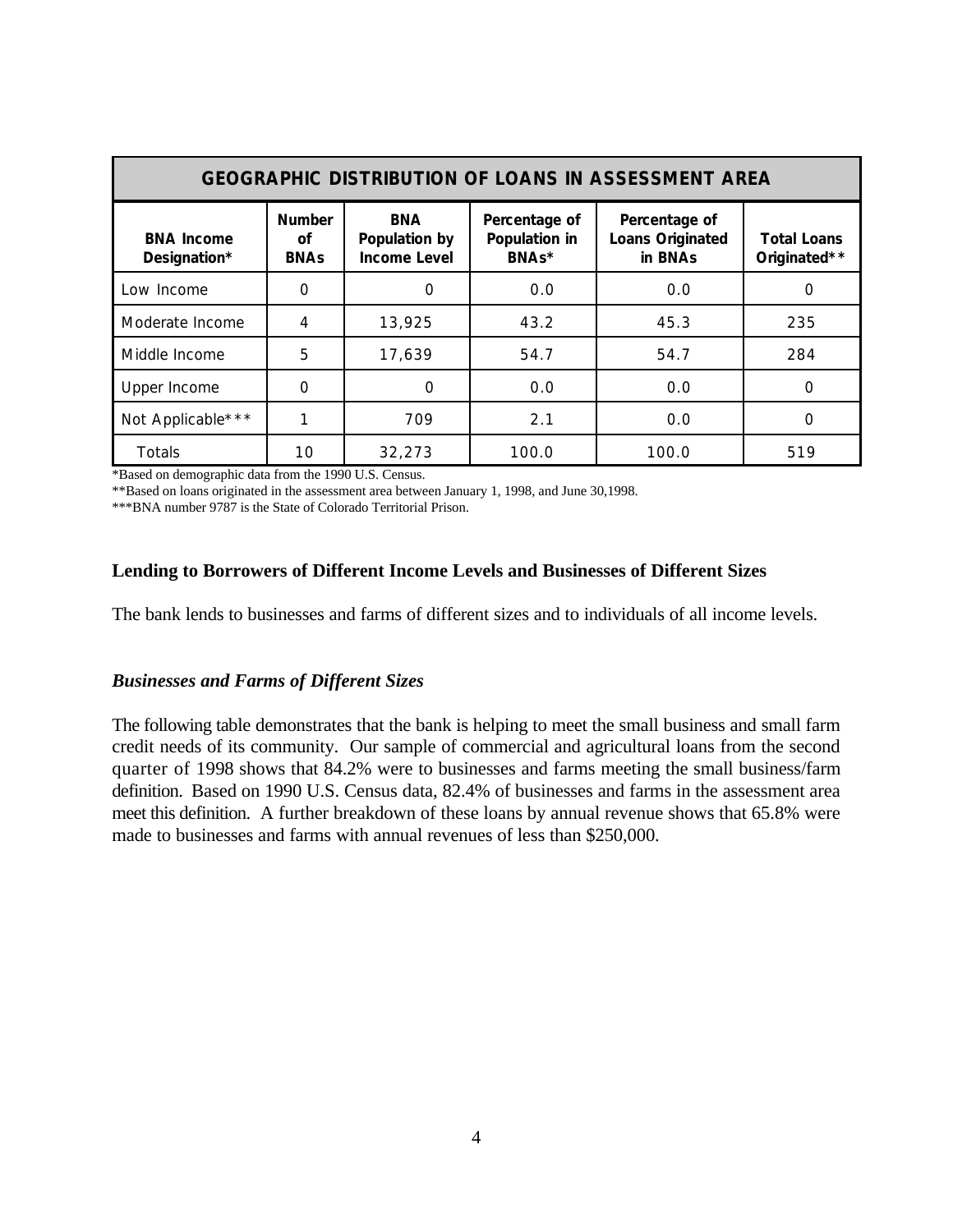| DISTRIBUTION OF BUSINESS/AGRICULTURAL LOANS BY ANNUAL REVENUE |                         |                     |  |  |  |  |
|---------------------------------------------------------------|-------------------------|---------------------|--|--|--|--|
| <b>ANNUAL REVENUE</b>                                         | <b>NUMBER OF LOANS*</b> | PERCENTAGE OF LOANS |  |  |  |  |
| Revenues Less Than \$250,000                                  | 25                      | 65.8                |  |  |  |  |
| Revenues \$250,000 - \$1,000,000                              |                         | 18.4                |  |  |  |  |
| Revenues Over \$1,000,000                                     | h                       | 15.8                |  |  |  |  |
| <b>Total Loans Sampled</b>                                    | 38                      | 100.0               |  |  |  |  |

\*Based on a sample of commercial and agricultural customers receiving credit between April 1, 1998, and June 30, 1998.

#### *Loans to Individuals of Different Income Levels*

The following table shows the distribution of residential real estate-related loans and consumer loans originated in the assessment area during the second quarter of 1998.

| LENDING TO INDIVIDUALS OF DIFFERENT INCOME LEVELS |                                                     |                                                                            |                                                                              |                                                |                                                  |  |  |
|---------------------------------------------------|-----------------------------------------------------|----------------------------------------------------------------------------|------------------------------------------------------------------------------|------------------------------------------------|--------------------------------------------------|--|--|
| Income<br>Level                                   | Percentage<br>of Families<br>in Income<br>Category* | Number of<br><b>Residential</b><br><b>RE-Related Loans</b><br>Originated** | Percentage of<br><b>Residential</b><br><b>RE-Related Loans</b><br>Originated | Number of<br>Consumer<br>Loans<br>Originated** | Percentage of<br>Consumer<br>Loans<br>Originated |  |  |
| Low                                               | 23.5                                                | $\overline{2}$                                                             | 3.3                                                                          | 44                                             | 27.5                                             |  |  |
| Moderate                                          | 22.2                                                | 10                                                                         | 16.4                                                                         | 32                                             | 20.0                                             |  |  |
| Middle                                            | 21.1                                                | 10                                                                         | 16.4                                                                         | 29                                             | 18.1                                             |  |  |
| Upper                                             | 33.2                                                | 30                                                                         | 49.2                                                                         | 29                                             | 18.1                                             |  |  |
| Unknown                                           | 0.0                                                 | 9                                                                          | 14.7                                                                         | 26                                             | 16.3                                             |  |  |
| Total                                             | 100.0                                               | 61                                                                         | 100.0                                                                        | 160                                            | 100.0                                            |  |  |

\*Based on estimated 1998 Colorado Non-MSA Median Family Income of \$39,000.

\*\*Based on all residential real estate-related and consumer loans originated between April 1, 1998, and June 30, 1998.

The table shows a reasonable penetration of moderate-income individuals with respect to both types of credit, and also a reasonable penetration of low-income individuals with respect to consumer loans. The level of residential real estate-related lending to low-income individuals is low as a percentage of the population. However, the bank has financed several projects to build and/or renovate lowincome housing. The bank is currently financing two projects totaling \$1.4 million that will provide 98 new units of low- and moderate-income housing. Both of the projects are restricted to low- and moderate-income families.

The bank also provided partial financing for the local Headstart school. This is a federally funded program that provides free preschool for low-income families.